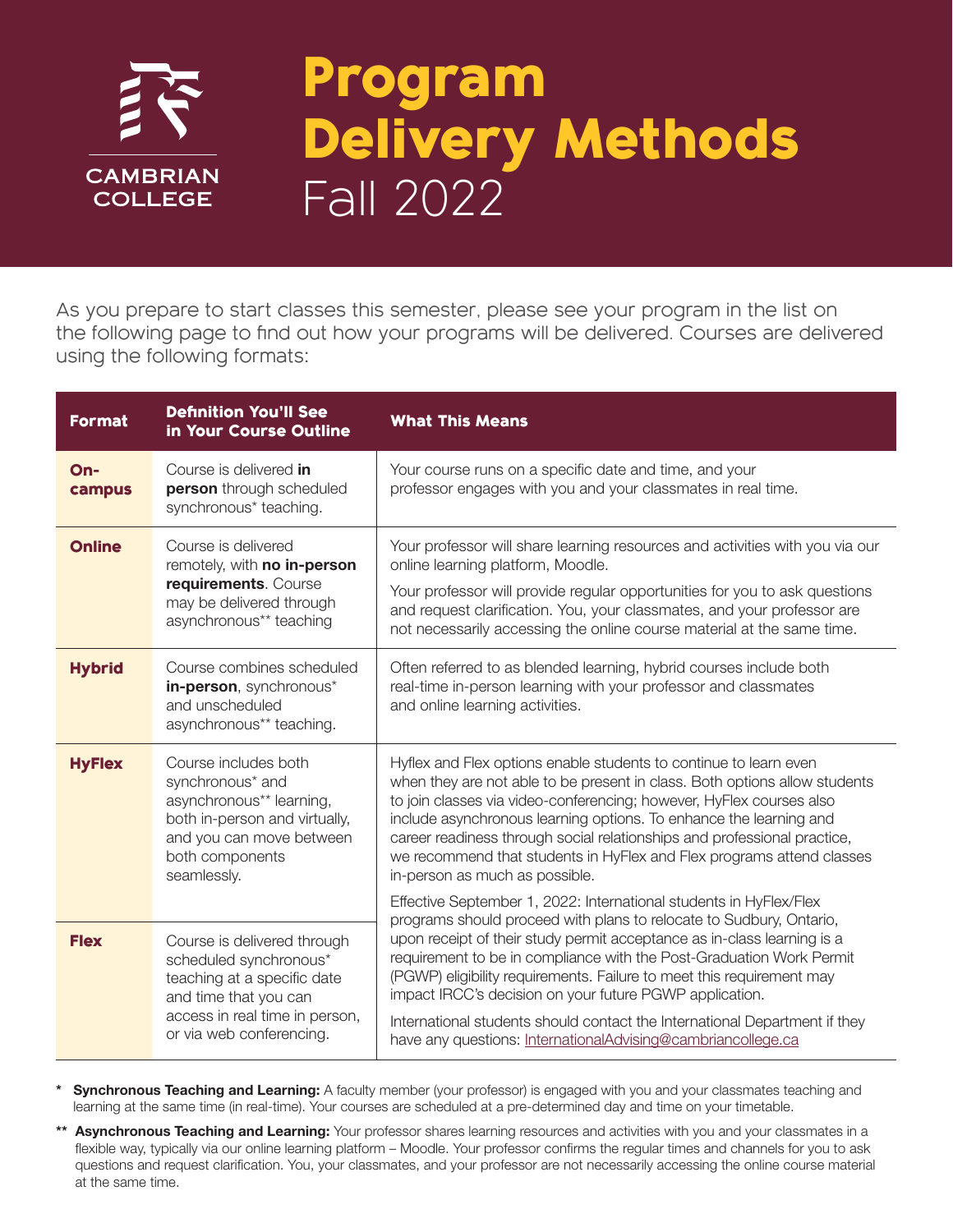- $\rightarrow$  A checkmark in the **Flexible Learning** column means your program does not include mandatory on-campus learning requirements. Your courses may be delivered in HyFlex, Flex, and asynchronous delivery mode. Please see above for additional information about these types of learning.
- A checkmark in the On-campus Learning column means your program contains on campus learning requirements. You will need to be prepared to be learning in person and on campus. However, you may not have to be on campus for every one of your courses. You may still have some individual courses delivered in Flex, Hybrid, or Online formats. Please see above for additional information about these types of learning.
- $\triangledown$  A checkmark in the **Placement/Co-op column** means your program has a planned placement and/or co-op this spring. In some cases, the co-op is optional. Please check with your program coordinator if you have any questions about your placement or co-op.

International students who are enrolled in a program with a placement/co-op component must have a valid co-op/intern work permit to complete their program. It is highly recommended students indicate in their study permit application their need for a co-op/intern work permit. Should students require further assistance on this procedure, they are advised to contact internationaladvising@cambriancollege.ca.

Your timetable will provide additional clarification regarding how your class is being offered:

- On-campus courses Room Number indicated for the day and time your class meets in person
- Online courses No on campus requirements; online courses are listed at the top of your timetable
- Flexible courses FLEX and Room Number for the day and time your class meets if you choose to be on campus
- Hybrid The online components are listed at the top of your timetable; Room Number for the day and time your class meets in person on campus.

| Program     |                                                                    | <b>Flexible</b><br><b>Learning</b><br>(Flex/HyFlex) | <b>On-campus</b><br>Learning | Placement/<br>$Co$ -op |
|-------------|--------------------------------------------------------------------|-----------------------------------------------------|------------------------------|------------------------|
|             | <b>Schools of Justice, Community Services, General Studies</b>     |                                                     |                              |                        |
| <b>ADMH</b> | ADDICTIONS AND MENTAL HEALTH                                       | $\vee$ (HyFlex)                                     |                              | $\vee$ (Jan intake)    |
| CAGC        | <b>CRIME ANALYTICS</b>                                             | $\vee$ (HyFlex)                                     |                              |                        |
| <b>CHSN</b> | COMMUNITY AND HEALTH SERVICES NAVIGATION                           | $\vee$ (HyFlex)                                     |                              |                        |
| <b>CJSP</b> | COMMUNITY AND JUSTICE SERVICES                                     |                                                     | ✓                            |                        |
| <b>CSSP</b> | CORPORATE SAFETY AND SECURITY                                      |                                                     | V                            |                        |
| <b>CYCP</b> | CHILD AND YOUTH CARE                                               |                                                     | ✓                            |                        |
| <b>DSWP</b> | DEVELOPMENTAL SERVICES WORKER                                      | $\vee$ (HyFlex)                                     |                              | $\vee$ (Sem 3)         |
| <b>ECAD</b> | EARLY CHILDHOOD EDUCATION - ALTERNATE DELIVERY                     | $\vee$ (Online with<br>some on-campus)              |                              | $\vee$ (Sem 3)         |
| <b>ECEP</b> | <b>EARLY CHILDHOOD EDUCATION</b>                                   |                                                     | ✓                            | $\vee$ (Sem 1-3)       |
| <b>ECGC</b> | EARLY CHILHOOD EDUCATION ADMINISTRATION                            | $\vee$ (Online)                                     |                              |                        |
| <b>GAEP</b> | GENERAL ARTS AND SCIENCE - COLLEGE EXPLORATION*                    | ✔                                                   | ✔                            |                        |
| <b>GAIN</b> | GENERAL ARTS AND SCIENCE - INDIGENOUS SPECIALIZATION               |                                                     | V                            |                        |
| <b>GAPG</b> | <b>GENERAL ARTS AND SCIENCE - CERTIFICATE*</b>                     | ✓                                                   | V                            |                        |
| <b>GASP</b> | GENERAL ARTS AND SCIENCE - DIPLOMA*                                | V                                                   | V                            |                        |
| <b>LDGC</b> | APPLIED LEARNING DISABILITY STUDIES                                | $\vee$ (Online)                                     |                              |                        |
| <b>PFPG</b> | POLICE FOUNDATIONS                                                 |                                                     | V                            |                        |
| <b>PSFP</b> | PRE-SERVICE FIREFIGHTER EDUCATION AND TRAINING                     |                                                     | V                            |                        |
| <b>PSIP</b> | PROTECTION, SECURITY AND INVESTIGATION                             |                                                     | V                            |                        |
| <b>SSIS</b> | SOCIAL SERVICE WORKER - INDIGENOUS SPECIALIZATION                  |                                                     | V                            |                        |
| <b>SSPG</b> | SOCIAL SERVICE WORKER                                              |                                                     | $\times$                     |                        |
| <b>EAPP</b> | <b>GENERAL ARTS AND SCIENCE -</b><br>ENGLISH FOR ACADEMIC PURPOSES | $\vee$ (Flex)                                       |                              |                        |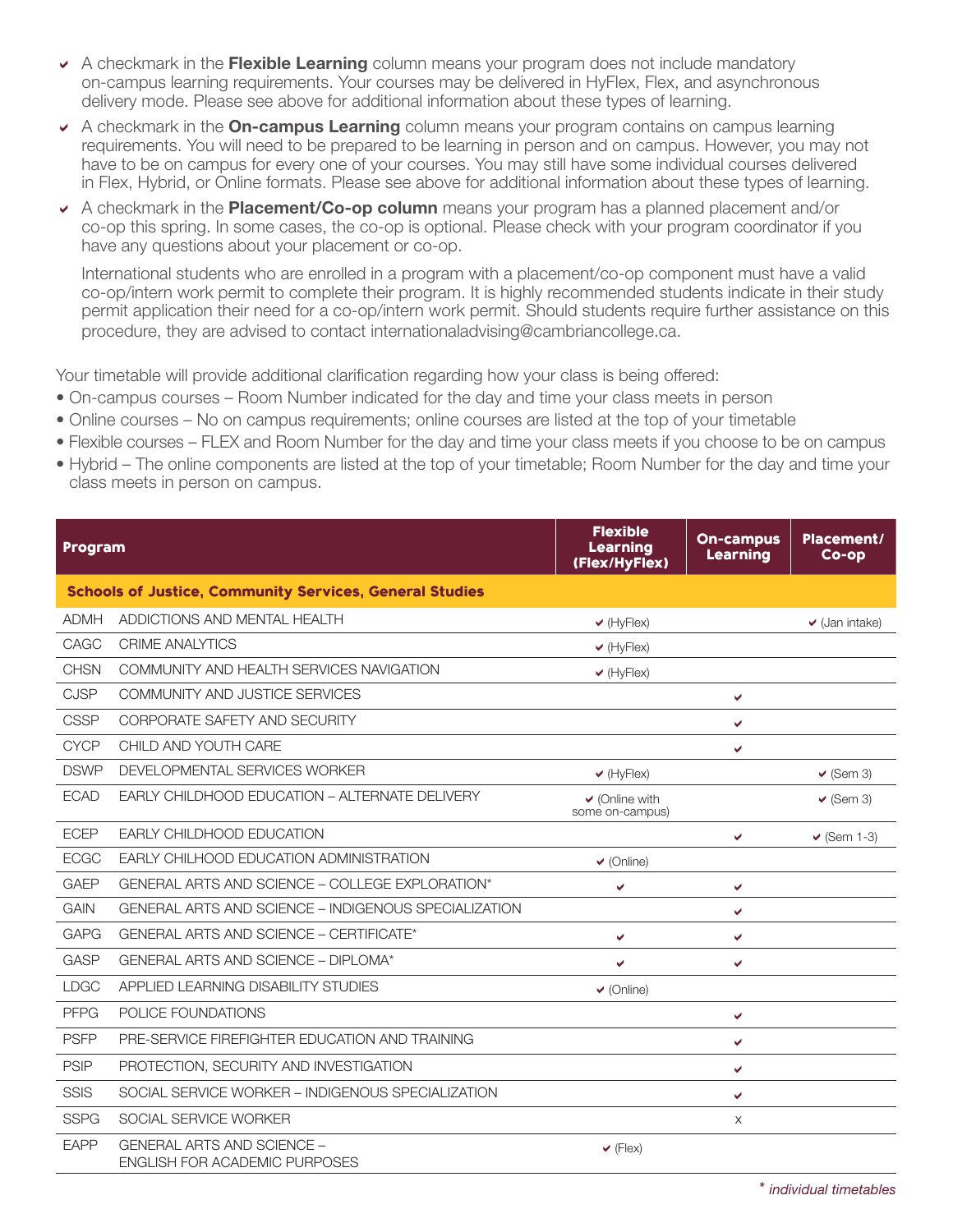| Program     |                                                                     | <b>Flexible</b><br>Learning<br>(Flex/HyFlex) | <b>On-campus</b><br>Learning | Placement/<br>Co-op |
|-------------|---------------------------------------------------------------------|----------------------------------------------|------------------------------|---------------------|
|             | Schools of Business, Information Technology, Media Arts, and Design |                                              |                              |                     |
| <b>ACBU</b> | BUSINESS ADMINISTRATION - ACCOUNTING                                | $\vee$ (HyFlex)                              |                              |                     |
| <b>ACGC</b> | PROFESSIONAL ACCOUNTING PRACTICE                                    | $\vee$ (HyFlex)                              |                              |                     |
| <b>ADSP</b> | <b>DESIGN AND VISUAL ARTS</b>                                       |                                              | V                            |                     |
| <b>AFPG</b> | ART AND DESIGN FUNDAMENTALS                                         |                                              | ✔                            |                     |
| <b>ANPG</b> | <b>ANIMATION</b>                                                    |                                              | V                            |                     |
| <b>BAGC</b> | <b>IT BUSINESS ANALYSIS</b>                                         | $\vee$ (HyFlex)                              |                              |                     |
| <b>BAPG</b> | <b>BUSINESS ANALYTICS</b>                                           | $\vee$ (HyFlex)                              |                              |                     |
| <b>BFPG</b> | <b>BUSINESS FUNDAMENTALS</b>                                        | $\vee$ (Flex)                                |                              |                     |
| <b>BFPO</b> | <b>BUSINESS FUNDAMENTALS - ONLINE</b>                               | $\vee$ (Online)                              |                              |                     |
| <b>BUAD</b> | <b>BUSINESS ADMINISTRATION</b>                                      | $\vee$ (Flex)                                |                              |                     |
| <b>BUAO</b> | <b>BUSINESS - ACCOUNTING - ONLINE</b>                               | $\vee$ (Online)                              |                              |                     |
| <b>BUAP</b> | <b>BUSINESS - ACCOUNTING</b>                                        | $\vee$ (Flex)                                |                              |                     |
| <b>CETY</b> | COMPUTER SYSTEMS TECHNOLOGY                                         | $\vee$ (Flex)                                |                              |                     |
| <b>CETN</b> | COMPUTER SYSTEMS TECHNICIAN                                         | $\vee$ (Flex)                                |                              |                     |
| <b>CPIN</b> | COMPUTER PROGRAMMING - INTERNET OF THINGS                           | $\vee$ (Flex)                                |                              |                     |
| CSEC        | <b>CYBERSECURITY</b>                                                | $\vee$ (HyFlex)                              |                              |                     |
| <b>GAME</b> | <b>GAME DESIGN</b>                                                  | $\vee$ (Flex)                                |                              |                     |
| <b>GBGC</b> | <b>GLOBAL BUSINESS MANAGEMENT - GRADUATE CERTIFICATE</b>            | $\vee$ (Flex)                                |                              |                     |
| <b>GEBU</b> | <b>BUSINESS</b>                                                     | $\vee$ (Flex)                                |                              |                     |
| <b>HMPD</b> | HUMAN RESOURCES MANAGEMENT - GRADUATE CERTIFICATE                   | $\vee$ (Flex)                                |                              |                     |
| <b>IBGC</b> | <b>INTERNATIONAL BUSINESS MANAGEMENT</b>                            | $\vee$ (Flex)                                |                              |                     |
| <b>MAPD</b> | MOBILE APPLICATION DEVELOPMENT                                      | $\vee$ (Flex)                                |                              |                     |
| <b>MCOM</b> | MEDIA COMMUNICATIONS                                                | $\vee$ (HyFlex)                              |                              |                     |
| <b>MOGC</b> | ORGANIZATION MANAGEMENT                                             | $\vee$ (HyFlex)                              |                              |                     |
| <b>PAGD</b> | <b>GRAPHIC DESIGN</b>                                               |                                              | V                            |                     |
| <b>PATM</b> | MUSIC - PERFORMANCE                                                 |                                              | V                            |                     |
| <b>PMPD</b> | PROJECT MANAGEMENT                                                  | $\vee$ (Flex)                                |                              |                     |
| <b>PRPD</b> | PUBLIC RELATIONS                                                    | $\vee$ (HyFlex)                              |                              |                     |
| <b>SCGC</b> | SUPPLY CHAIN MANAGEMENT                                             | $\vee$ (Flex)                                |                              |                     |
| <b>HRMD</b> | HOSPITALITY - HOTEL AND RESTAURANT MANAGEMENT                       | $\vee$ (Flex)                                |                              |                     |

| <b>Schools of Health Sciences, Nursing and Emergency Services</b> |                                                  |                 |   |   |
|-------------------------------------------------------------------|--------------------------------------------------|-----------------|---|---|
| <b>APPD</b>                                                       | ADVANCED CARE PARAMEDIC                          |                 | ✔ | ✔ |
| <b>BSCN</b>                                                       | BACHELOR OF SCIENCE IN NURSING                   |                 | ✔ | ✔ |
| <b>HAGC</b>                                                       | <b>HEALTH ANALYTICS</b>                          | $\vee$ (HyFlex) |   |   |
| <b>PARA</b>                                                       | <b>PARAMEDIC</b>                                 |                 | v |   |
| <b>PHPG</b>                                                       | PRE-HEALTH SCIENCES PATHWAY TO ADV DIP AND DEG   | $\vee$ (HyFlex) |   |   |
| <b>DHYG</b>                                                       | <b>DENTAL HYGIENE</b>                            |                 | v |   |
| <b>FPRO</b>                                                       | FITNESS AND HEALTH PROMOTION                     |                 | ✔ |   |
| <b>MASG</b>                                                       | <b>MASSAGE THERAPY</b>                           |                 | ✔ |   |
| <b>MDLY</b>                                                       | MEDICAL LABORATORY TECHNOLOGY                    |                 | ✔ | ✔ |
| <b>MRPG</b>                                                       | MEDICAL RADIATION TECHNOLOGY                     |                 | v | ✔ |
| <b>NURS</b>                                                       | BACHELOR OF SCIENCE IN NURSING DEGREE            | v               | ✔ |   |
| <b>OTPA</b>                                                       | OCCUPATIONAL THERAPIST/PHYSIOTHERAPIST ASSISTANT |                 | ✔ | ✔ |
| <b>PNDP</b>                                                       | PRACTICAL NURSING                                |                 | ✔ | ✔ |
| <b>PSPG</b>                                                       | PERSONAL SUPPORT WORKER                          |                 | ✔ | v |
| <b>USPG</b>                                                       | DIAGNOSTIC MEDICAL SONOGRAPHY                    |                 |   | ✔ |